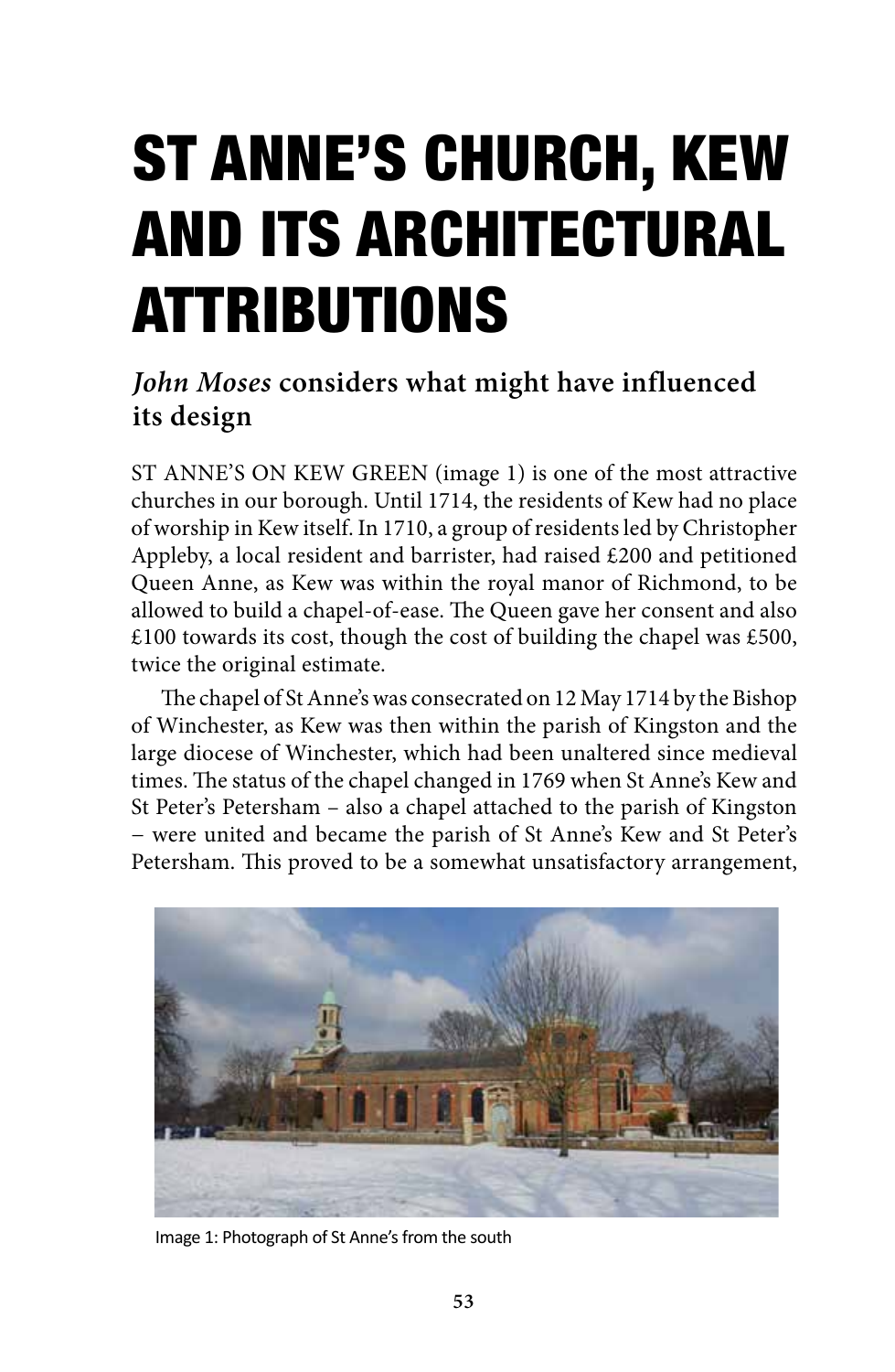

Image 2: Print of St Anne's Chapel-of-Ease 1714

given that there was the much larger parish of Richmond in between, and in 1850 St Anne's became a separate parish church in its own right.

The original chapel (if it had still existed) would have stood right in the middle of the nave of the present church. Its design may well have been based on one of Wren's churches and I think the most likely church is St Edmund,

King and Martyr in Lombard Street, completed in 1674. Although this church is much larger, it is very similar in design and in particular they both have three bays and a similar design of fenestration (see images 2 and 3).

Sir Christopher Wren (1632-1723), among his many other commissions and responsibilities as the Surveyor of the King's Works, had overall responsibility for the City churches, and oversaw the biggest



Image 3: The Church of St Edmund, King and Martyr, City of London

church building project ever to take place in this country, when 52 churches were built after the 1666 Fire of London. Although he was still at that time the Surveyor of the King's Works, it is doubtful that Wren, then in his eighties, would have had any direct influence on the building of the chapel at Kew, but Appleby, the principal resident promoting the building of the chapel, was a barrister with rooms in the Temple and would very likely have been well acquainted with the building of these new City churches. The chapel at Kew would have almost certainly been too small a project to employ an architect, but we do know that the carpenter was a Mr Martin and the bricklayer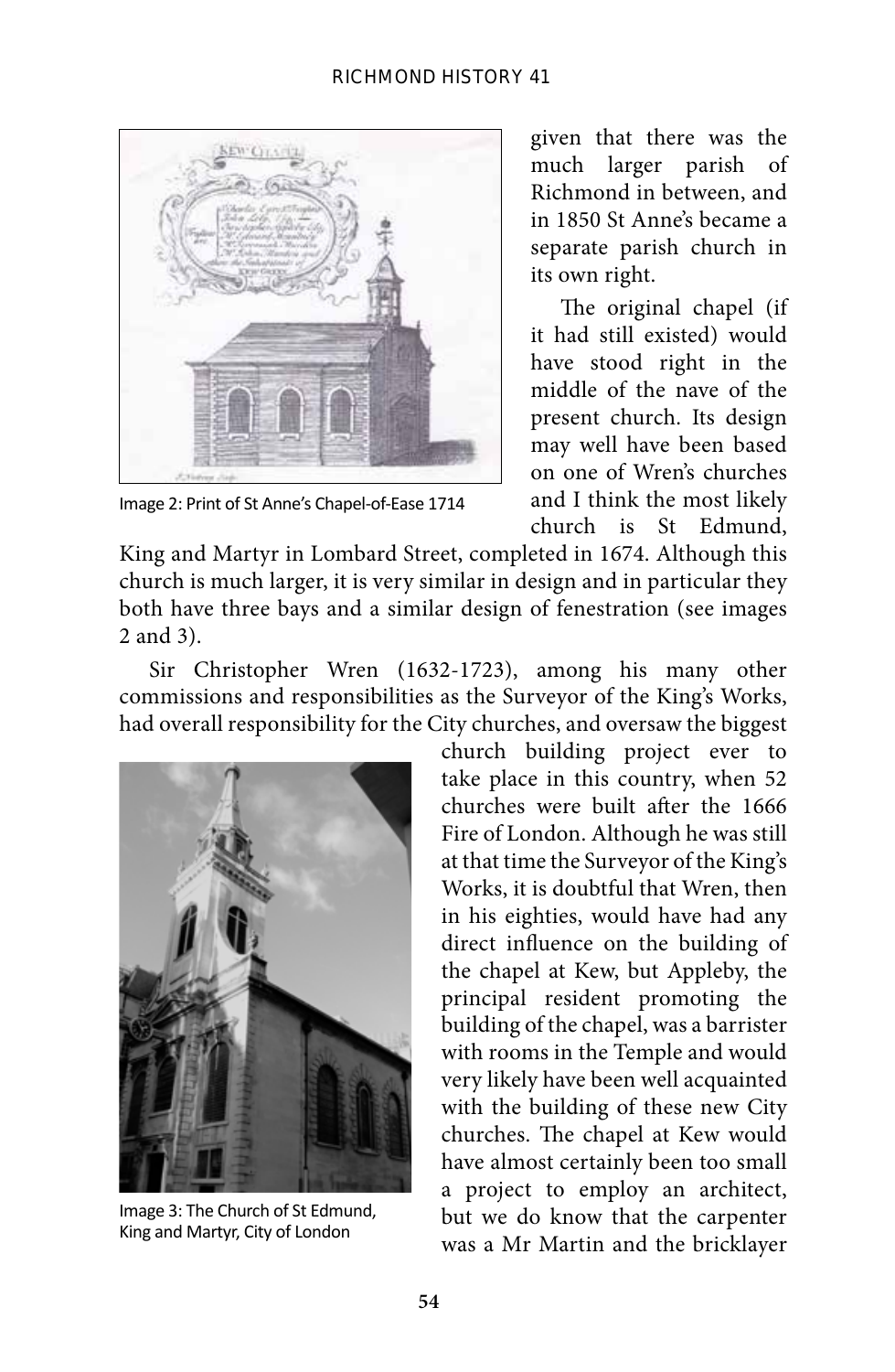was a Mr Robinson. Wren's own designs were very much based on Roman classical architecture. We know that he had a copy of Palladio's classically inspired *The Four Books of Architecture* in his library as well as other important architectural treatises.

The overall exterior design of the nave was retained in the "Wren" style, when the interior of the church was extended in 1770 by Joshua Kirby. In particular, the "Wren" style fenestration was retained and continued to be retained in future rebuilding of St Anne's right up to the present day (image 1). Kirby added the north aisle and put in the first row of Tuscan columns.



Image 4: St Anne's west front

The classical style was again retained when King William IV agreed to pay for the rebuilding of the west front in 1837. He commissioned the architect Sir Jeffry Wyatville to carry out the work at St Anne's. Wyatville also added a further bay when rebuilding the west front, which was in the classical style with the portico having Doric columns (image 4). It has remained unchanged ever since. Wyatville may have looked to the Italian Renaissance for inspiration as, overall, the design of the west front is in some ways very similar to the façade of Santa Maria Novella, Florence designed by Leon Battista Alberti

(image 5). The façade had been built in about 1460 in the classical style. Alberti promoted this style in his treatise *Ten Books of Architecture*, which he completed in 1453. (However, the church behind Alberti's façade is Gothic and was built in the late 13th century.) Porticos are very common in classical-style architecture such as at St Martin'sin-the-Fields, but a free-standing portico, as St Anne's, is unusual.



Image 5: Façade of Santa Maria Novella, Florence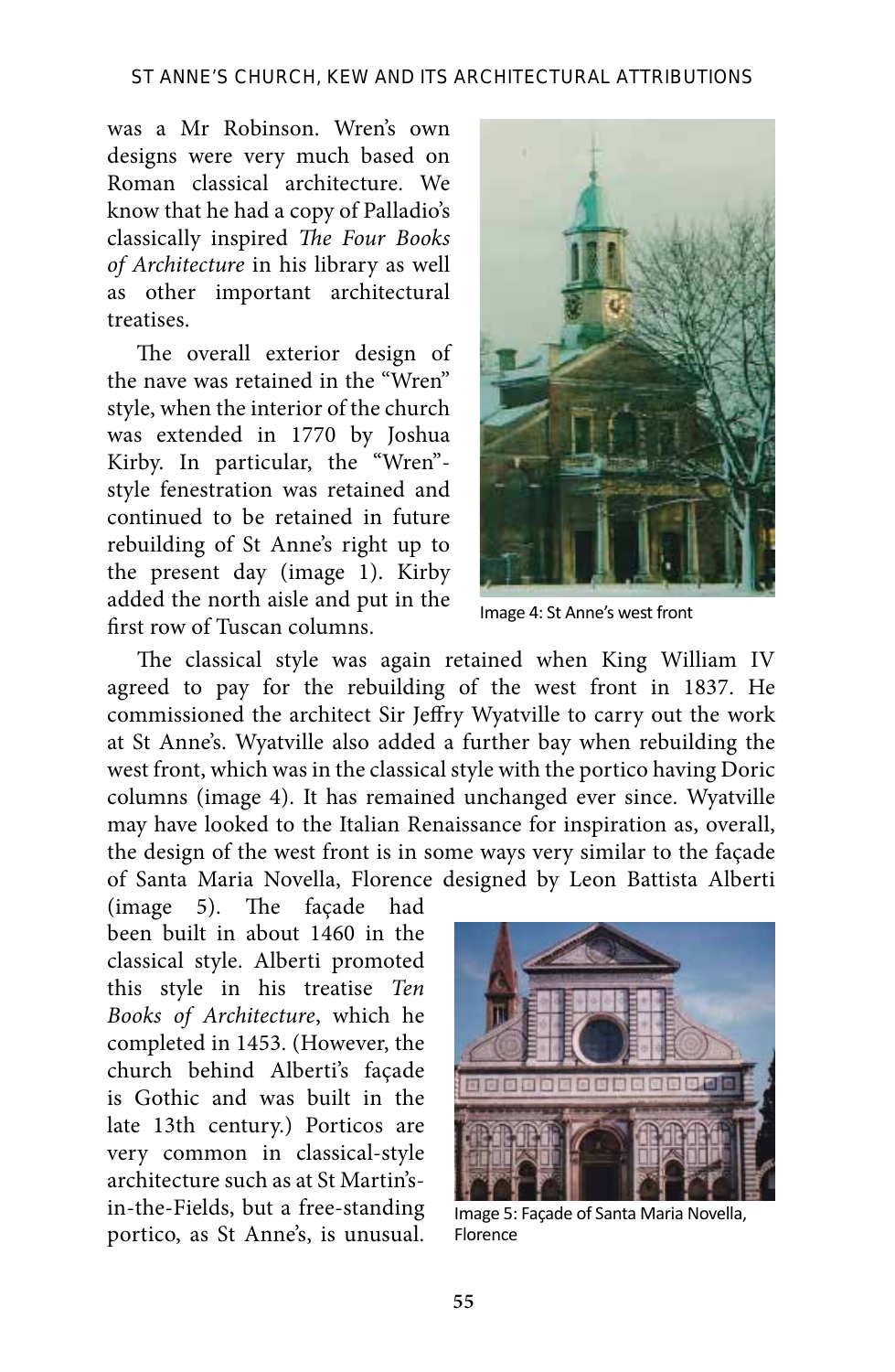

Image 6: Print of Portico of Old St Paul's, designed by Inigo Jones



Image 7: Photograph of the Chapel of Emmanuel College, Cambridge



Image 8: Photograph of the Portinari Chapel of Sant'Eustorgio, Milan

Wyatville may have based it on the portico designed by Inigo Jones for the old St Paul's, though this is on a much larger scale (image 6). It is unlikely that the portico or porte-cochère added to Cambridge Cottage opposite St Anne's influenced him as this was only added three years later in 1840. Wyatville also retained the cupola, which is identical to the original cupola on the chapel at Kew and similar to the one on the chapel of Emmanuel College Cambridge, designed by Wren and completed in 1673 (image 7).

This classical style was again retained when the church was substantially rebuilt in 1884 by Henry Stockwell, who added both the chancel and a further bay. This decision is surprising as the Gothic Revival style was then the favoured style in ecclesiastical architecture. The very influential Camden Society, founded in 1839 and based in Cambridge, promoted the Gothic style as the only proper style for ecclesiastical architecture and said: "About the time of the Reformation, the partial recurrence to classical styles, induced by the vitiated and unhappy taste for Italian architecture, completely corrupted the Gothick Style." An example of this dominance of the Gothic Revival style can be seen at Shipbourne, Kent,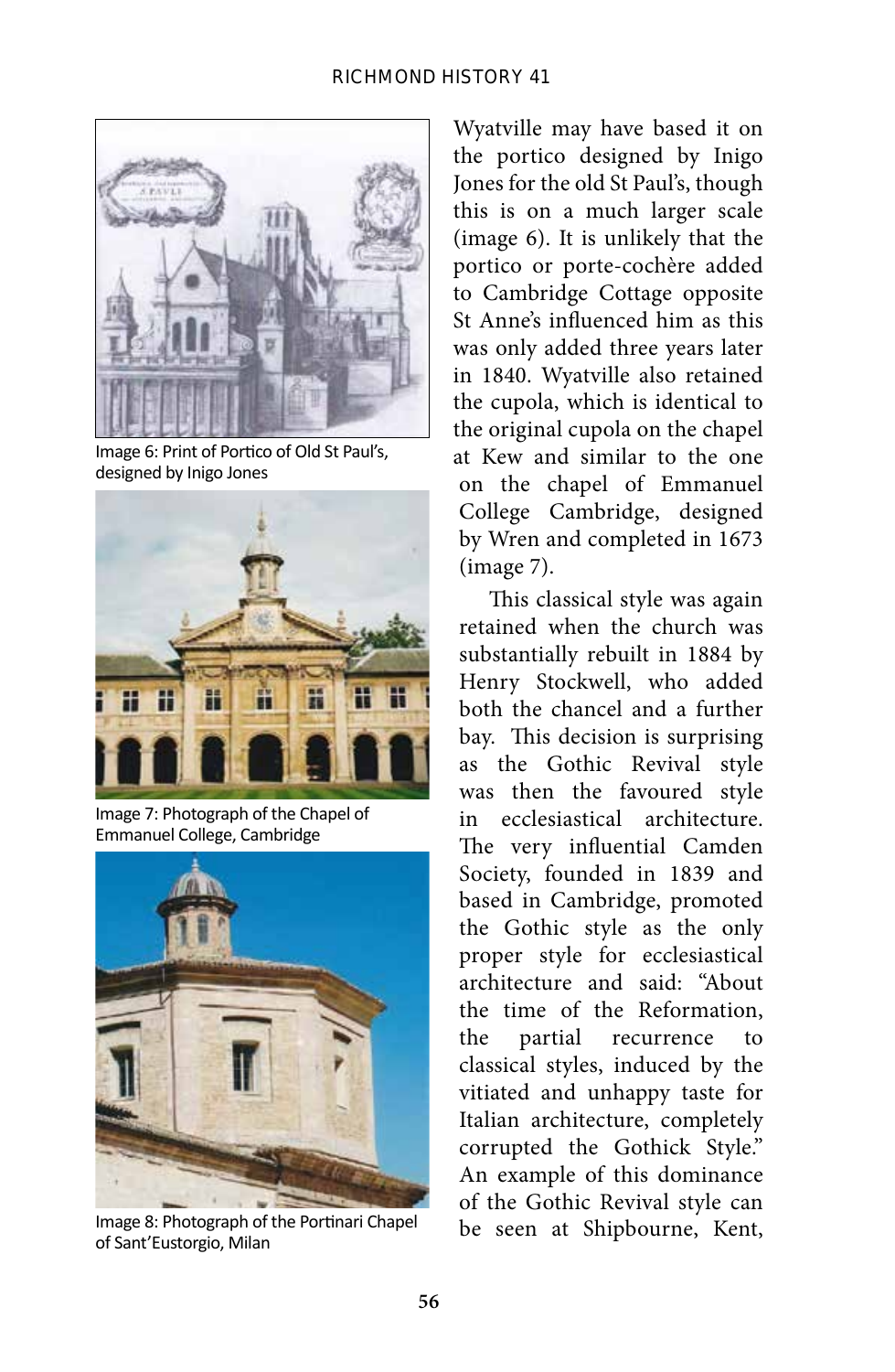when an attractive church designed by James Gibbs, built in 1722, was pulled down in 1879 at the request of the local landowner and a Gothic-style church was built in its place.

St Anne's turret, designed by Stockwell, has allusions to Italian Renaissance architecture. It is probably not based on any particular



Image 9: Photograph of Hampton Court Palace (south front of new palace)

building, but it appears to be similar in format to the turret on the Portinari chapel of Sant'Eustorgio, Milan by Michelozzo in about 1460 (image 8). The oeil-de-boeuf windows on the turret may also have been a deliberate reference to Wren who used such a design frequently, as at the nearby palace of Hampton Court, which he partially rebuilt (image 9).

The mausoleum in St Anne's, designed by Benjamin Ferrey for the first Duke of Cambridge who had died in 1850, was moved eastwards when Stockwell extended the church. (In 1930 the remains of the first Duke and Duchess of Cambridge were removed to Windsor at the command of Queen Mary.) The exterior of the mausoleum at the east end of the church may possibly be based on a drawing by Leonardo da

Vinci, whose drawings by then would have probably been in the public realm (image 10).

The interior of St Anne's (image 11) is very much in the classical style, with Tuscan columns in the nave and Ionic and Corinthian columns in the chancel. However, the acanthus leaf decoration on the Tuscan columns is without any classical precedent. We do not know whether Stockwell or Sir Ninian Cooper, who was working on the building in 1906,



Image 10: Architectural drawing by Leonardo da Vinci